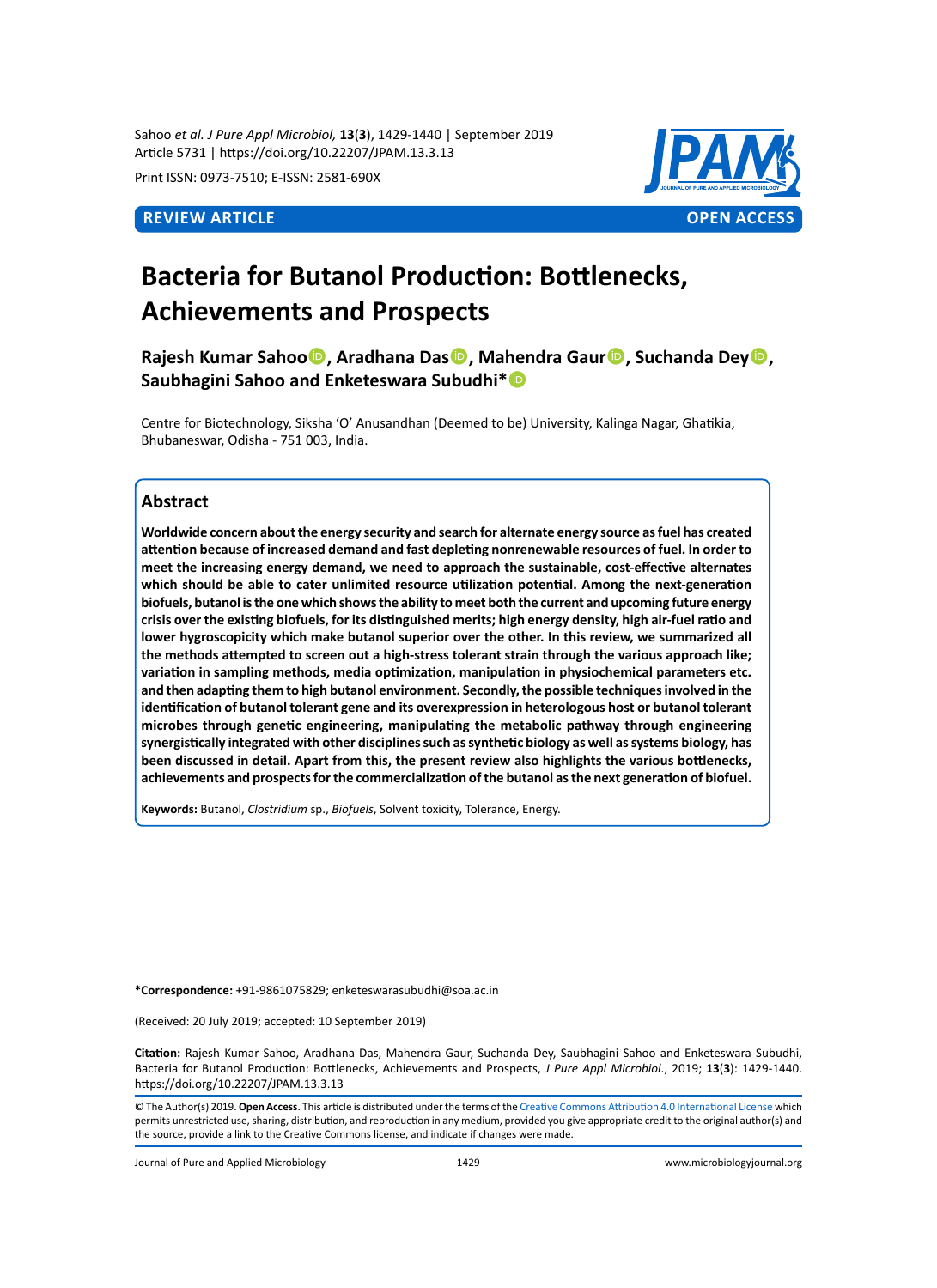#### **Introduction**

Worldwide concern about the energy security and search for alternate energy source as fuel has created attention because of increased demand and fast depleting nonrenewable resources of petroleum. Alternatively, sustainable and renewable liquid transport fuels of biological origin have gained interest including ethanol which so far constitutes 90% of the total biofuels in the market<sup>1</sup>. Biofuels produced from sugar, starch, vegetable oil are termed as first-generation biofuel which includes ethanol, gasoline, vegetable oil, bio ether, biogas, and solid biofuel<sup>2</sup>. Microorganisms like; *Clostridium acetobutylicum, Zymomonas mobilis,* and *Saccharomyces cerevisiae* have been the native microbes which are employed for the current production of biofuels but these often suffer from limitations of slower growth, complex nutrient requirement, complex life-cycle and the major limitation being the production of a variety of by-products which suffer various challenges in downstream processing including high-cost recovery of targeted product<sup>3,4,1</sup>. In European countries, biodiesel is the major biofuel manufactured by the trans-esterification of the animal fats as well as oils of plant origin supplemented with solvent methanol<sup>5</sup>. Biofuel still suffers from various limitations like; wax formation in the fuel in the low temperature and transportation in the current fuel distribution infrastructure<sup>1</sup>. There have been attempts for the production of the first-generation biofuels from the rich and unused biological resources like lignocelluloses, biomass from algal cultures and gases like CO and CO<sub>2</sub>, but these resources still suffer from various limitations. Lignocelluloses, the most abundant biomass present on the earth contains 70% sugars but the sugar it contains requires various thermal, chemical and biochemical energy mediated process before being released for microbial fermentation. Similarly, algal biomass, which can also efficiently contribute for the production of first-generation biofuel, also suffers from the limitation of collection and dewatering<sup>1</sup>.

All these limitations of the firstgeneration biofuels have pushed the interest of the microbiologists and scientists of related field towards the development of the secondgeneration biofuel. the second-generation biofuels are obtained from biomass of non-food origin. Various engineering techniques like; metabolic engineering, genetic engineering, evolutionary engineering, system biology, and synthetic biology employed in synergy, aiming towards the production of the advanced biofuels have become comparatively easier. During the development of the advanced biofuels, factors like engine type, energy content, combustion quality i.e. odor, water miscibility and cost etc. has been taken into account<sup>6,1</sup>. During the process of the development of the advanced biofuels the major problem faced by the scientists is to trouble shoot the indigenous regulation for high yield of biofuel using the native hosts<sup>1</sup>. The reconstruction of the advanced biofuel pathways using the heterologous hosts like; *E. coli* and *Saccharomyces cerevisiae* will make us to overcome the above major challenges but the reconstruction of the biofuel pathways itself suffers from the challenges of limitations in production of enzyme for maximum metabolic outcome at the same time<sup>1</sup>.

Butanol is one of the most advanced biofuels as it possesses various distinguished features. Butanol has drawn attention for its major suitable chemical properties which turns to be superior in terms of energy content, corrosiveness, and volatility<sup>7,3</sup>. Butanol for its longer chain is more efficient than the currently used fuel ethanol<sup>8</sup>. Improved technical characteristics: viz higher ratio of air to fuel (11.1 vs. 9.0), higher amount of energy density (29.2 vs. 19.6 MJ/L), and lower hygroscopicity makes butanol more sought after than the existing biofuels<sup>8</sup>. Besides the all above advantages butanol has one of the major characteristics of being easily transported by the existing gas line distribution infrastructure and can be easily replaced with the existing car engines<sup>2</sup>. Butanol has many isomeric forms like iso-butanol, sec-butanol, ter-butanol, n-butanol, but out of all n-butanol and iso-butanol can only act as a potential solvent for industry and other isomers of butanol are highly soluble in water<sup>9</sup>. Butanol has advantage over ethanol because of its scarce solubility as well as resemblance in other characteristic properties with gasoline,.

The butanol production from microbes merits concern and symbolize as fascinating alternatives to present fuels through biotechnological intervention<sup>10</sup>. Microbial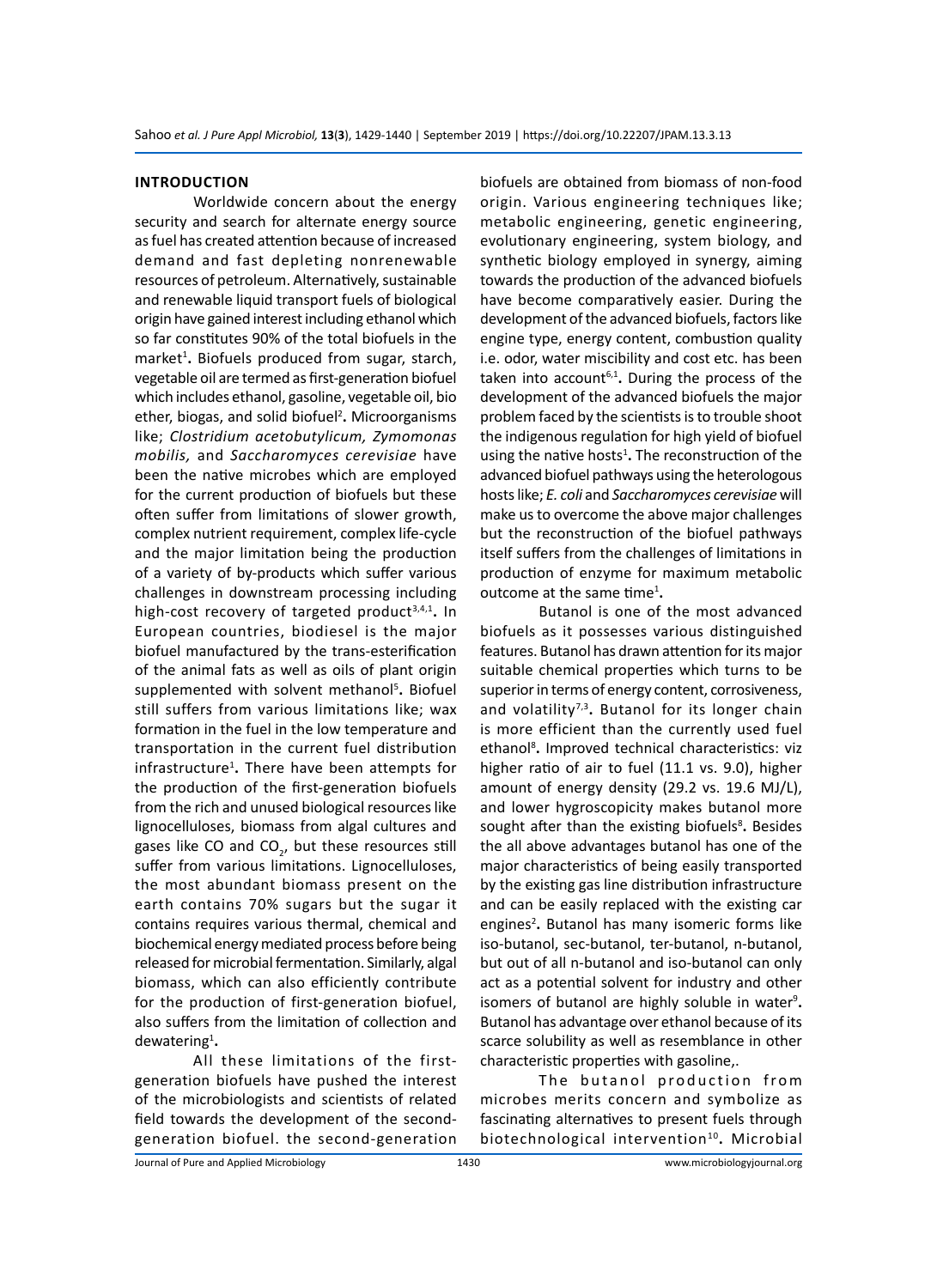fermentation of *Clostridium* fulfills our current need for biofuel although *Clostridium* also suffers from various process limitations<sup>11</sup>. So, today the main concern of the microbiologists is to find an alternative microorganism which may emerge as the second-generation host for the production of advanced biofuel butanol. Higher concentration of butanol in the reaction environment causes toxicity which leads to the lower production of butanol, and the cell toxicity caused by the higher concentration of butanol is the basic challenge faced today. A cellular system which can give the optimum yield efficiency and is cost effective too, is being tried to develop by the metabolic engineers<sup>1</sup>. In this review we discuss the different biofuel producing bacteria, their bottlenecks, achievements and prospective for prospect directions in the bacterial biofuel production. **Physico-chemical characteristics of Butanol**

Butanol, popularly called as butyl alcohol, is basically an alcohol with four carbon chain having chemical formula; C<sub>4</sub>H<sub>9</sub>OH. It is principally used as intermediate in the synthesis of different chemicals and solvent at industrial scale. Butanol is also used in life sciences and medicine as cleaning and sterilizing agent. In pharmaceuticals it has a great demand for production of drugs. In addition, most recently butanol has been used as potential fuel (Fig.1). Butanol occurs in different isomeric forms: isobutanol, 2-butanol, n-butanol and tert-butanol,

Presence of a straight chain carbon length with an alcohol group at the terminal carbon are commonly called butanol.

The isomer 2-butanol or *sec*-butanol is actually a butanol having an alcoholic functional group at an internal carbon. The chemical structure and arrangement of alcoholic functional group in different isomers is presented in Fig. 2.

The physiochemical properties of different isomers of butanol differ due the basic differences in their chemical structure. These isomers differ in their solubility, melting and boiling points as well as other so many properties. The details of variation in physical and chemical characteristics of all the four isomers of butanol are present for a comparative view in Table 1.

# **Butanol as potential alternative biofuel to ethanol**

Butanol as compared to ethanol, is primary alcohol with short carbon chain which exists in isomeric forms of as mentioned earlier. Due to the presence of two more methylenes, butanol tends to be more hydrophobic than ethanol resulting in less volatile, high energy dense and more miscible with gasoline<sup>12</sup>. The physical and chemical properties has been compared and presented in the Table 2 which shows highly remarkable variations and are responsible for the properties of advantage to mankind. The above-mentioned advantages of butanol over ethanol have drawn the attention of biologists in recent years to consider it to be potential



Journal of Pure and Applied Microbiology 1431 www.microbiologyjournal.org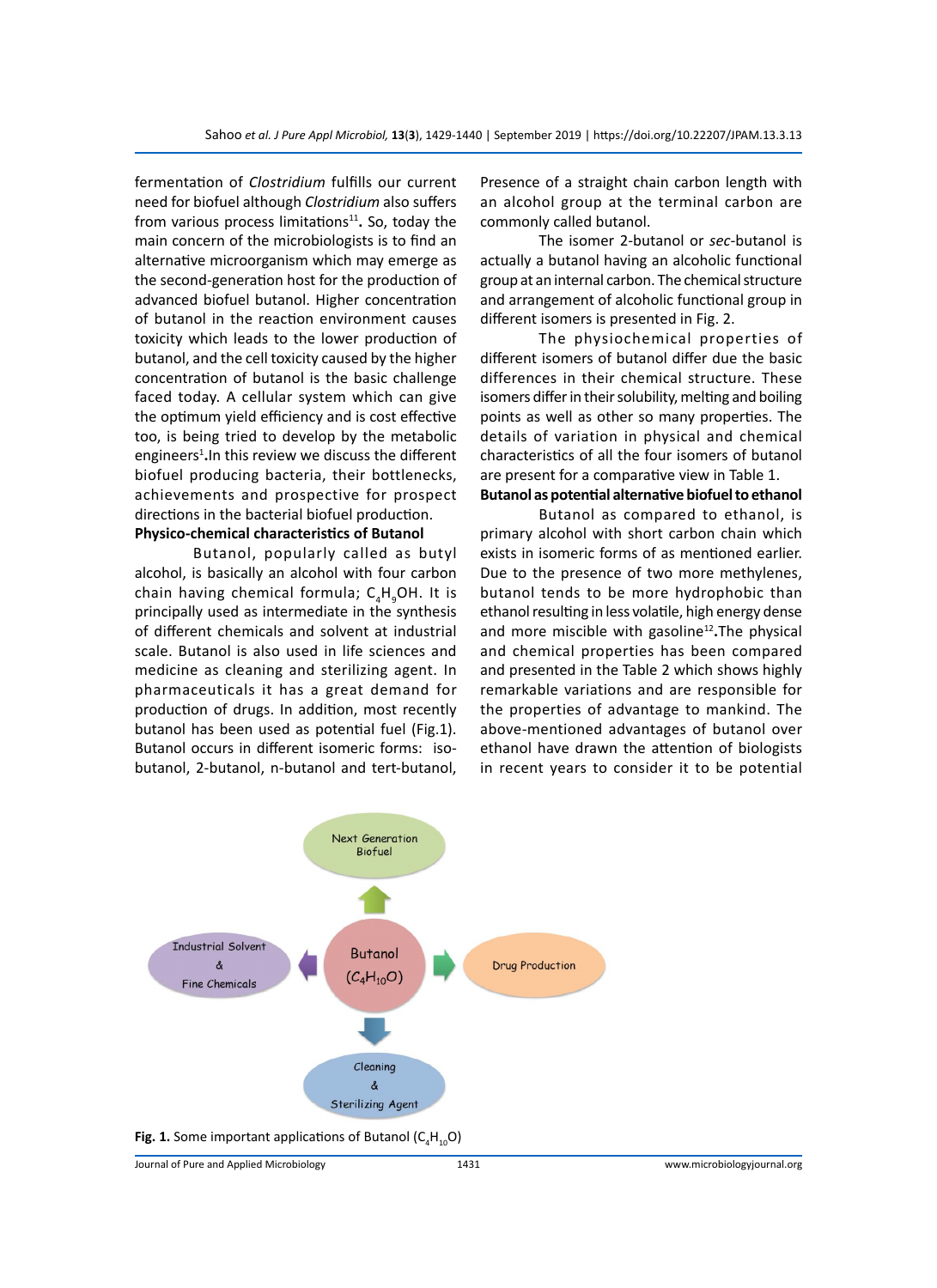alternative biofuel. Till date most of the butanol production is being reported from the *Clostridium* bacteria through the anaerobic process which leads to the production of acetone, butanol and ethanol<sup>6</sup>. Apart from this, several other common bacteria like; *Lactobacillus, Bacillus, E.coli* as well as *Pseudomonas* are known for their potential to yield butanol but are unable to tolerate



**Fig. 2.** Isomers of Butanol and their chemical structures

butanol beyond 2% which prevents their growth and activity. This makes industrial production uneconomic and irrelevant<sup>13</sup>. To overcome the problem of toxicity and downstream processing, steps have been taken to introduce the nonnative strains of *Bacillus subtilis*, *Pseudomonas putida*, *Lactobacillus* and *E. coli* through genetic manipulations9,14**.** Thus the presently available technology seems to be unfavorable economically for the commercialization of butanol<sup>12</sup>. Higher concentration of the substrate requirements, sensitivity towards higher pH, temperature, and concentration of product, lack of costeffective product recovery methods etc., draws the attention of the biologists to develop new tolerant strains14**.** Therefore**,** butanol tolerating mechanisms in the microbes need to be observed and studied at cellular and molecular level and thus synthetic biology approach have drawn the attention of microbiologist for the development of toxicity tolerant non- native strains<sup>1</sup>.

| Characteristics                                                                                         | n-butanol                                            | iso-butanol                                               | sec-butanol                                                          | tert-butanol                                                                    |
|---------------------------------------------------------------------------------------------------------|------------------------------------------------------|-----------------------------------------------------------|----------------------------------------------------------------------|---------------------------------------------------------------------------------|
| Formula<br><b>IUPAC</b> name<br>Molecular weight<br>$\left[\text{gm/mol}\right]$                        | $C_4H_{10}O$<br>Butan-1-ol<br>74.1                   | $C_4H_{10}O$<br>2-methylpropan-1-ol<br>74.1               | $C_4H_{10}O$<br>Butan-2-ol<br>74.1                                   | $C_4H_{10}O$<br>2-Methylpropan-2-ol<br>74.1                                     |
| Boiling point (°C)<br>Melting point (°C)<br>Blending RON*<br>Blending MON <sup>+</sup><br>Solubility in | 117<br>-90<br>$94^\circ, 96^\circ$<br>78°,81°<br>7.7 | 108<br>$-108$<br>113°<br>$94^\circ$<br>8.5                | 100<br>$-115$<br>$101^\circ$<br>$91^\circ$<br>12.5                   | 83<br>25.7<br>$104 - 110^{\circ}$<br>89-98°<br>Miscible                         |
| water wt% at 20°C<br>Surface tension<br>at 20°CmN/m                                                     | 24.7                                                 | 23                                                        |                                                                      | 20.7                                                                            |
| Toxicity<br>Suitability                                                                                 | Most toxic<br>Most suitable<br>for bio fuel          | Least toxic<br>among butanol<br>Suitable for<br>bio fuel. | Less toxic<br>Suitable as<br>cleaning<br>agent and<br>paint remover. | Less toxic<br>Suitable as<br>gasoline octane<br>booster, ethanol<br>denaturant. |
| Self-ignition<br>temperature [°C]                                                                       | 343                                                  | 415.6                                                     | 406.1                                                                | 477.8                                                                           |
| Viscosity at<br>25°C [mPa∙s]                                                                            | 2.544                                                | 4.312                                                     | 3.096                                                                |                                                                                 |

**Table 1.** Physiochemical properties of different isomers of butanol

\*RON: Blending Research Octane Number; † MON: Blending Motor Octane Number

Source: 1. Adanced Motors fuels (http://www.iea-amf.org/content/fuel\_information/butanol/properties); 2. PubChem (https:// pubchem.ncbi.nlm.nih.gov/); 3. Encyclopedia of Chemical Processing and Design: Volume 20- Ethanol as Fuel: Options: Advantages, and Disadvantages to Exhaust Stacks: Cost [Hardcover 1984]; By John J Mc Ketta, Mc Ketta J Mc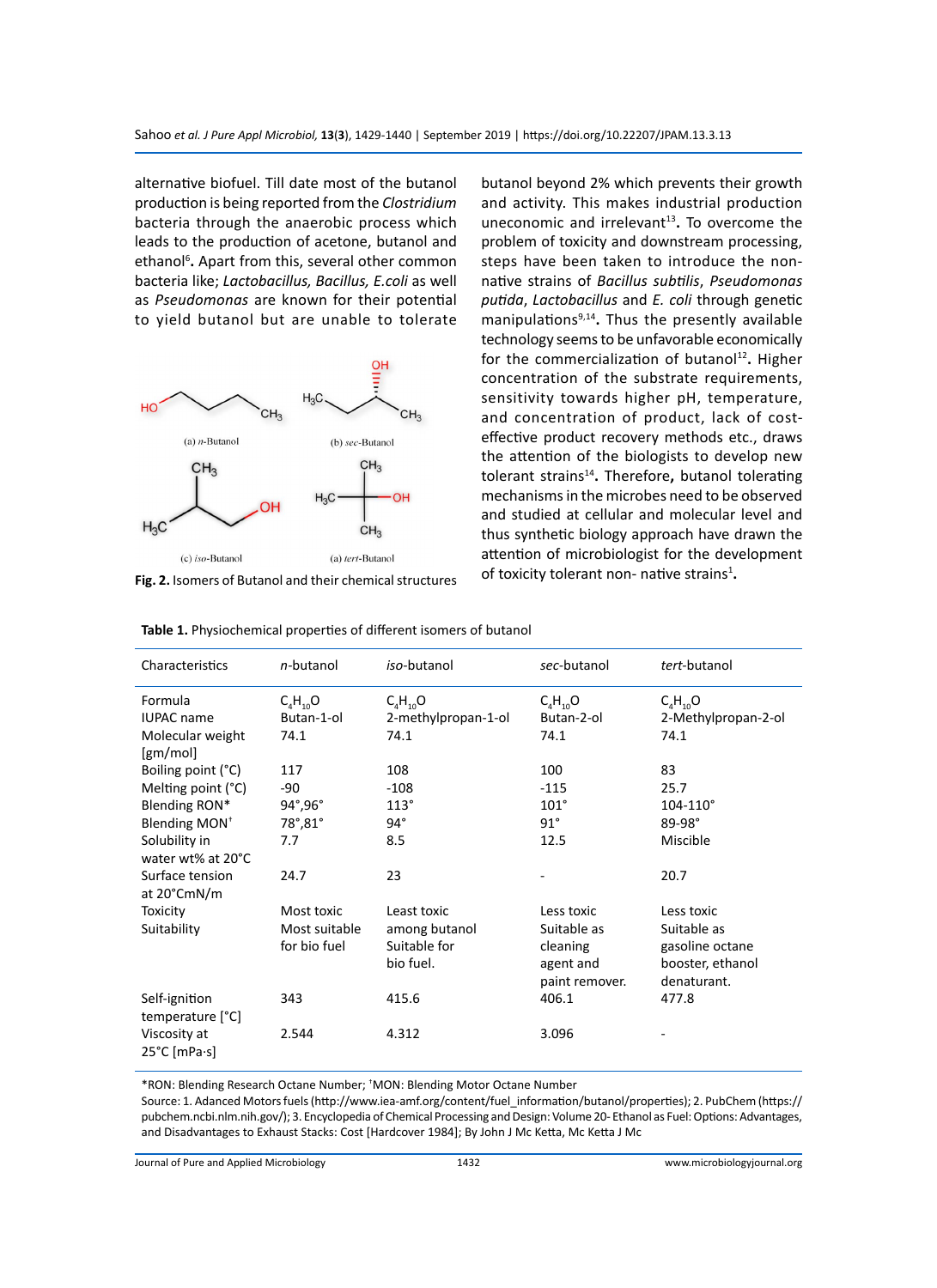#### **Methods of screening of butanol tolerant strains**

Various methods like chemical mutagenesis, continuous culture and serial enrichment process have helped to develop tolerant strains mostly of the *Clostridium* sp*.* <sup>15</sup>**.**  Due to the intolerance of the butanol produced by microbial cultures, various methods used to remove butanol from the broth are either gas stripping or membrane stripping. This resulted in enhancement of butanol production in the culture broth16**.**

From recent studies, it has been understood that some stains like; p260 and BA101 *of Clostridium beijerinckii* are able the degrade biomass of lignocellulose origin and convert its hydrolysates into valued chemical solvents having biofuel properties17-22**.** *Staphylococcus haemolyticus* is reported for the tolerance for higher solvent concentrations. *S. cerevisiae* and *E. coli* were reported to yeild butanol although with low yield after engineering with clostridium genes key to butanol synthesis pathways<sup>23</sup>. Grsw2-B1 strain of the *Bacillus subtilis* has emerged as a potential host for the production of the biobutanol up to 2%<sup>9</sup> . Gram positive *lactobacillus strains* have also been reported to tolerate butanol up to 3%. Adopted strains of the *pseudomonas* have also reported to tolerate butanol up to 6% but their normalized growth kinetics observed was low.

| Properties                        | Ethanol [C,H,OH] | n-Butanol $[C_{A}H_{A}OH]$ |  |
|-----------------------------------|------------------|----------------------------|--|
| Cetane number                     | 8                | 25                         |  |
| Octane number                     | 108              | 96                         |  |
| Viscosity(mm2/s)at $40^{\circ}$ C | 1.08             | 2.63                       |  |
| Saturation pressure (kPa) at 38°C | 13.8             | 2.27                       |  |
| Flammability limits (% vol)       | $4.3 - 19$       | $1.4 - 11.2$               |  |
| Boiling point (°C)                | 78.4             | 117.7                      |  |
| Oxygen content (% wt)             | 34.8             | 21.6                       |  |
| Density ( $g/ml$ ) at 20 $°C$     | 0.79             | 0.808                      |  |
| Auto ignition temperature (°C)    | 434              | 385                        |  |
| Lower heating value (MJ/kg)       | 26.8             | 33.1                       |  |

**Table 2.** Difference in physiochemical properties of ethanol and butanol





Journal of Pure and Applied Microbiology 1433 www.microbiologyjournal.org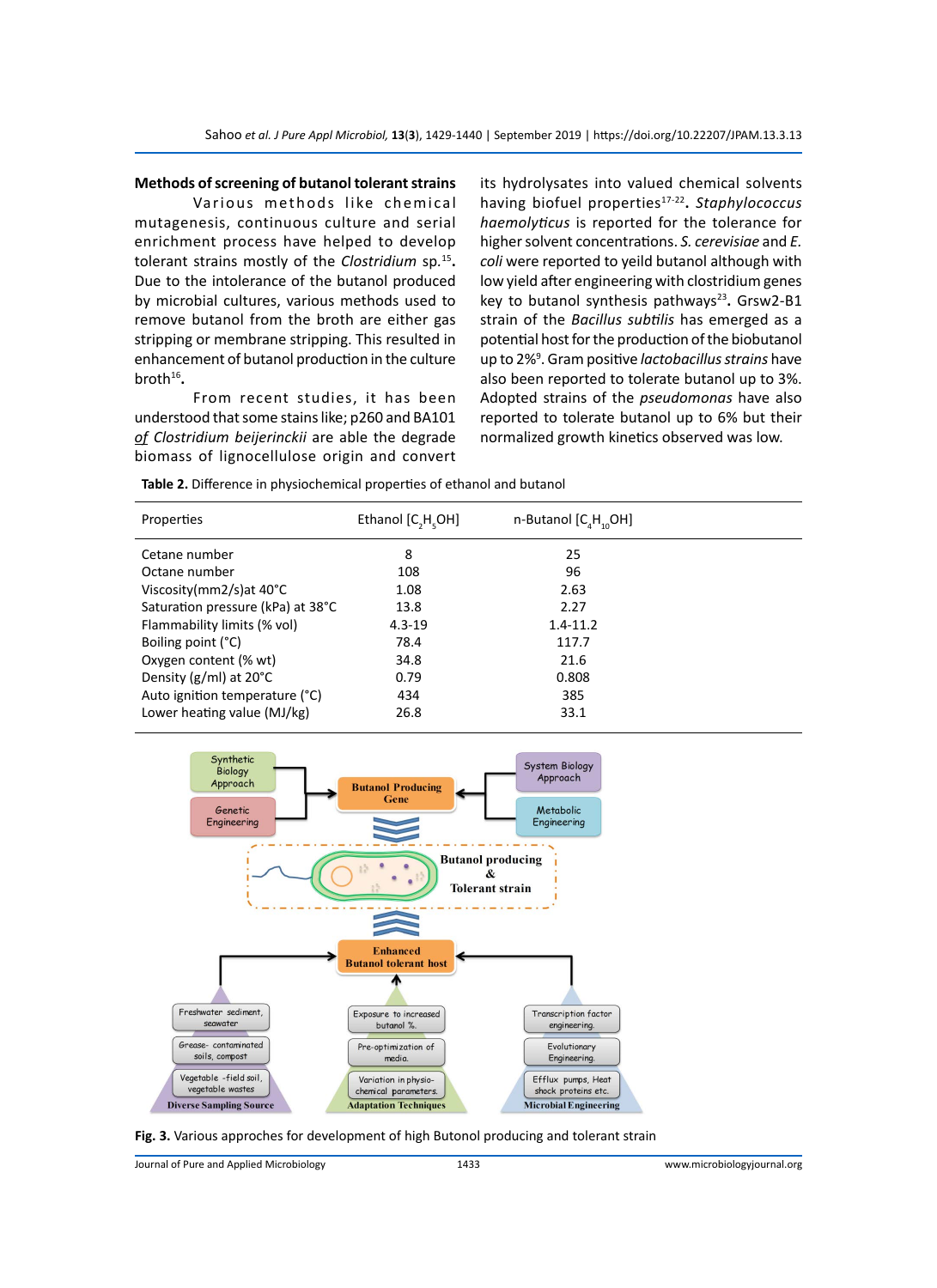Various microbes isolated from the environmental samples have been reported to show the butanol tolerance (Table3). Nine genera i.e. *Rummeliibacillus, , Coprothermobactoer, Bacillus, Caloribacterium, Lysinibacillus, Enterococcus, Hydrogenoanaero bacterium, Cellulosimicrobium*  and *Brevibacillus* within the phyla *Firmicutes* and *Actinobacteria* have been experimentally tested by Kanno *et al*. <sup>14</sup> identified two botanol tolerant strains which can trive at a concentration higher than 3.0% and further experimentally concluded that the membrane fluidity was maintained due to the enhanced amount of fatty acids of longer carbon chain, and thus were able to tolerate the higher concentration of butanol<sup>24,18,21,22,25,26,14</sup>. Similarly different other species have also shown tolerance to the butanol like *Pseudomonas* sp.*, Bacillus subtilis, Escherichia coli, Clostridium* sp*.,* but to different concentrations of butanol. Hybrid strains have also been generated between *L. brevis* and *E. coli* by protoplast fusion which resulted in the high tolerance of butanol and comparatively

growth inhibitory effect of butanol was also less<sup>27</sup>. Compared to the cyanobacteria the % tolerance observed in *C. acetobutylicum, Pseudomonas putida, Z. mobilis, E. coli, was 10 times high<sup>28</sup>.* 

Attempts are taken to trouble shoot the bottlenecks commonly encountered while producing butanol using microorganism as a biological agent. The most important hurdle, scientists' face in production of butanol has been the toxicity of butanol in the fermentation broth beyond a certain level which generally varies from 2-6%. Therefore, obtaining a high butanol tolerant strain through various approaches like variation in sampling source, media optimization, change in other physiochemical parameters etc. and then adapting them to the butanol stress. Identification of butanol tolerant gene and it's over expression in heterologous host or butanol tolerant microbes through genetic engineering, manipulating the metabolic pathway through metabolic engineering synergistically integrated with system biology and synthetic biology provides a great scope of coming

|  |  | <b>Table 3.</b> Percentage tolerance of microbial isolates for next-generation biofuel butanol |
|--|--|------------------------------------------------------------------------------------------------|
|--|--|------------------------------------------------------------------------------------------------|

| S.<br>No. | Microorganism                            | Tolerance<br>(% V/V) | References                                       |
|-----------|------------------------------------------|----------------------|--------------------------------------------------|
| 1         | Escherichia coli                         | 1.50                 | Fischer et al. 2008                              |
| 2         | Pseudomonas putida                       |                      | R hl et al. 2009                                 |
| 3         | Zymomonas mobilis                        |                      | <b>Green 2011</b>                                |
| 4         | Clostridium acetobutylicum               | 1.60                 | Ezeji et al. 2010                                |
| 5         | Clostridium beijerinckii P260            | 1.95                 | Qureshi et al. 2012                              |
| 6         | Clostridium beijerinckii BA101           | 1.96                 | Qureshi et al. 2007                              |
| 7         | <b>Bacillus amyloliquefaciens</b>        | 2.00                 | Kanno et al. 2013                                |
| 9         | Brevibacillus reuszeri                   |                      |                                                  |
| 10        | Caloribacterium cisternae                |                      |                                                  |
| 12        | Cellulosimicrobium cellulans             |                      |                                                  |
| 13        | Coprothermobacter proteolyticus          |                      |                                                  |
| 14        | Garciella nitratireducens                |                      |                                                  |
| 15        | Hydrogenoanaerobacterium sacchrovorans   |                      |                                                  |
| 16        | Rummeliibacillus pycnus                  |                      |                                                  |
| 18        | Saccharomyces cerevisiae                 |                      | Fischer et al. 2008                              |
| 19        | <b>Bacillus mycoides</b>                 | 2.50                 | Kanno et al. 2013                                |
| 21        | Clostridium pasteurianum                 |                      |                                                  |
| 22        | Lysinibacillus xylanilyticus             |                      |                                                  |
| 24        | Eubacterium cylindroides                 | 3.00                 |                                                  |
| 26        | Lactobacillus brevis                     |                      | Knoshaug and Zhang 2009;<br>Liu and Qureshi 2009 |
| 28        | Lactobacillus delbrueckii                |                      |                                                  |
| 30        | Enterococcus faecalis (AB012212)         | 3.50                 | Kanno et al. 2013                                |
| 31        | Pseudomonas sps.                         | 6.00                 | Park et al. 2007; R hl et al. 2009               |
|           | Journal of Pure and Applied Microbiology | 1434                 | www.microbiologyjournal.org                      |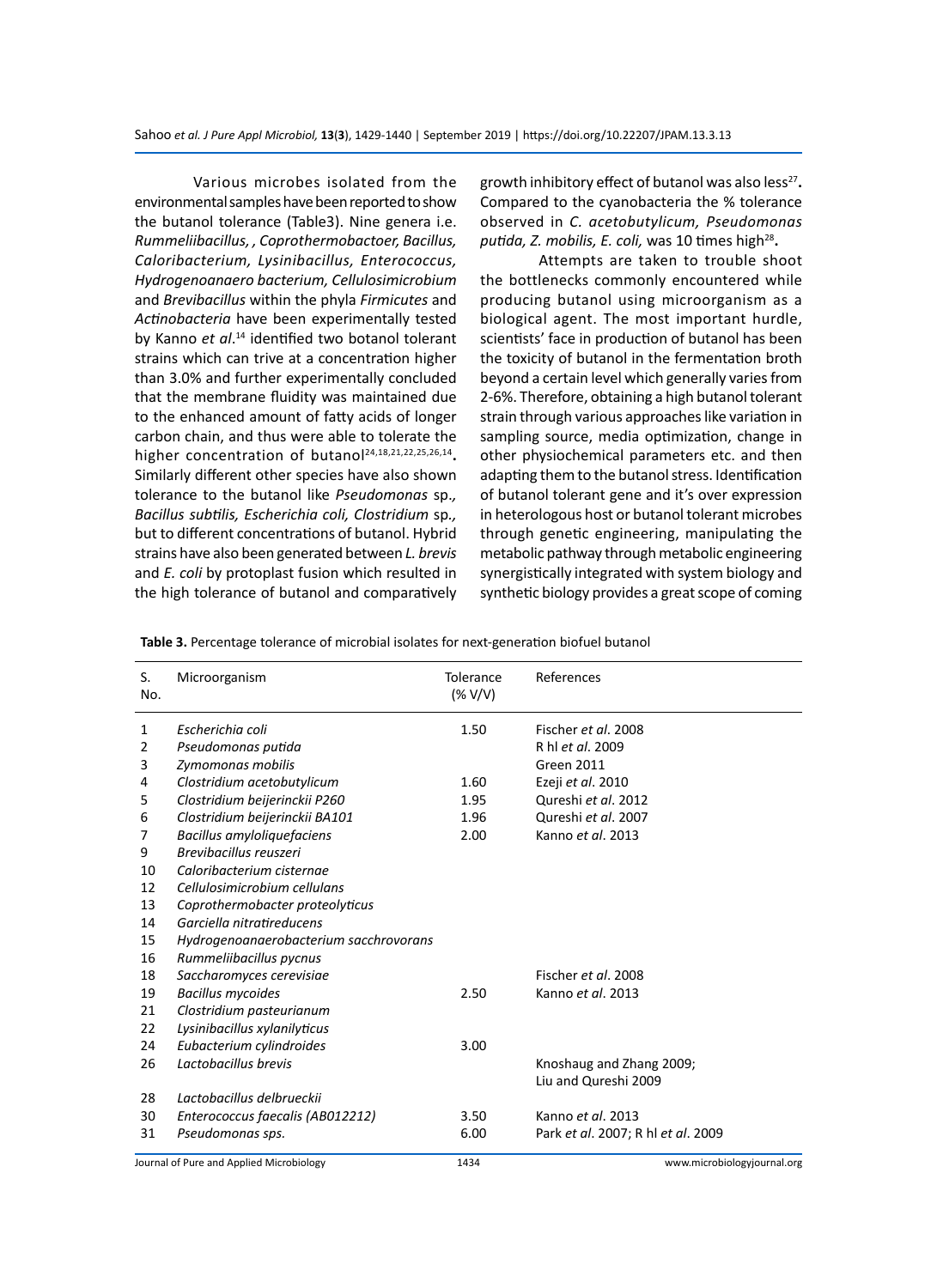up with a solution for large scale production of advanced biofuels (Fig.3).

## **Manipulation of media and cultivation techniques for butanol tolerance**

Substrate versatility and metabolic efficiency of butanol tolerating microbes led the researchers to draw their attention towards manipulation of different physiological and biochemical factors involved in butanol tolerating strains. Different optimized conditions were used for the isolation, screening and development of the butanol tolerating microbes<sup>14</sup>**.**

Media optimization is the key technique being reported by the biologists in various research experiments for the development of butanol tolerant microbe29,26**.** In the research conducted using different strains of *Pseudomonas putida* DOT-TIE, KT2440, S12, VLB120, different media like M9 minimal media and LB medium supplemented with glucose, maximum tolerance up to the 6% was achieved by the adopted strain<sup>30,26</sup>. In the other experiment conducted by Kanno *et al*. <sup>14</sup> **,**  butanol tolerance at increased concentrations was checked for the samples collected from the varied environmental sources by manipulating the media using different carbon sources (glucose, tryptone, yeast extract), salts (NH<sub>4</sub>)<sub>2</sub>SO<sub>4</sub>, KH<sub>2</sub>PO<sub>4</sub> and  $K_2$ HPO<sub>4</sub>), vitamins and the incubation time (48 hr for short and 3 to 9 months for long term)<sup>14</sup>**.**  Some researchers favored RG medium to initiate the culture and MRS medium to test alcohol tolerance to avoid the complication of too many osmo-protectants in the latter 31,25,26,32**.**

#### **Mechanisms behind butanol tolerance**

Tolerance in butanol strains, so far achieved have been due to modifications of various in situ processing and recovery techniques like; manipulation of temperature, pH, substrate enrichment, time, and change in metabolic pathways etc.11,9,14**.** These techniques led the microbes to tolerate the butanol toxicity and enhanced their growth in the reaction environment. Other than the above approaches, alternate multiple tolerance strategies have also been employed which includes engineering of the biofuel export system, membrane modification, and heat shock proteins, metabolic engineering and synthetic biology approach<sup>33,11</sup>.

**Efflux pump mediated butanol tolerance** The significant role of efflux pumps in biofuel tolerance has been understood as these behave as membrane transporters in exporting the toxic molecules out of the cells by utilizing proton motive force34-37**.** Various efflux pumps have been reported from several solvent tolerant species like; the solvent resistance pumps (srpABC) from *Pseudomonas putida* S1238,39**,** 3 solvent resistant efflux pumps from *pseudomonas putida* DOT-TIE40,39, acrAB pump from *Escherichia coli*41,39**,** three mex pumps from *Pseudomonas aeruginosa*39,42and the RND pumps, most commonly found in the gram negative bacteria are reported for the best tolerance of biofuels<sup>39,33</sup>. An efflux pump encoded by focA over expression showed the tolerance towards the n-butanol as reported in *E. coli*37,1**.**  Fiocco *et al*. 2007 reported the AcrB efflux pump which by acting on the n-butanol, a non-native substrate can support the growth of *E. coli* by 25% in the presence of n-butanol.

## **Heat shock proteins conferring butanol resistance**

Heat shock proteins were known to help in improving the biofuel tolerance which could be due to the over expression of proteins; rpoH, dnaj, htpG, and ibpABas reported in the *E.coli*43,44. Whereas, Gros ESL, dnaKJ, hsp18, hsp90 genes have been over expressed in *Clostridium acetobutylicum*  to bring in tolerance to butanol<sup>45</sup>. Evidences have been there for the over expression of the heat shock proteins from *Lactobacillus plantarum*<sup>46</sup>**.** In *E. coli,* modification to the chaperons and various heat shock proteins including rpoH, dnaJ have been reported which are involved in the butanol stress mechanism39,44**.** Thus conclusion was drawn that over expression of the heat shock proteins can help in overcoming the solvent stress and makes the strain tolerant to butanol<sup>43,45,39</sup>. In addition, the role of heat shock proteins in response to the n-butanol and iso-butanol stress have been identified from the transcriptomics and proteomic studies<sup>44,13</sup>.

Over expression of the GroESL chaperone system resulted in 12-fold butanol production 33,47,48**.** 11 genes in *E. coli* were reported to be over expressed under n-butanol<sup>49</sup> of which three were the heat shock genes<sup>47</sup>. The two genes encoding the tail of butanol synthesis pathway has been cloned by 51in the genus *lactobacillus* were named as Bcs-operon and thl. Up regulation of the heat shock proteins have also been reported in the *lacto bacillus* in response to the butanol tolerance<sup>17,27</sup>.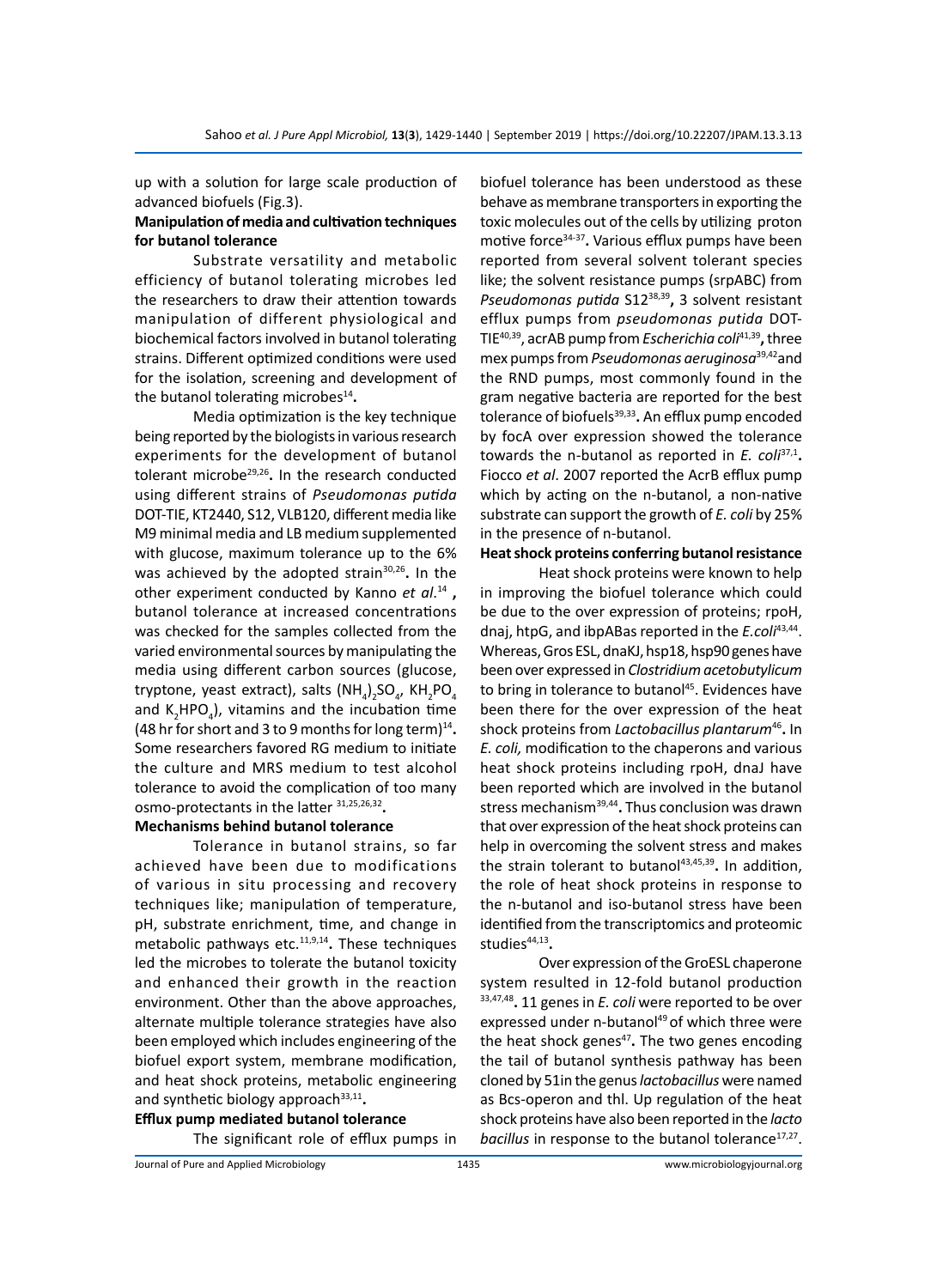Unlike the involvement of the GroESL in *E. coli*, over expression of the GroESL have led to the survival of *Lactobacillus paracasei* strains in the presence of butanol toxicity50,46,51,27**.** Up regulation of the fatty acid synthetic pathway towards the response for butanol stress in *L. brevis* have been also reported by R hl *et al*. <sup>26</sup>**.** Cyclopropane fatty acid were reported for the stabilizing of the membrane lipids and in the cell membrane fluidity in response to various stress unlike acid, thermal, osmotic in various microbes52,53 in *E. coli*<sup>54</sup>**,** *P. putida*55, *lactobacillus*56,27.Reyes *et al.* <sup>47</sup>further confirmed the role of the cyclo propane fatty acid in the solvent tolerance especially for n-butanol in *E. coli*. Genes like ygfo, setA, mdtA and pgsA have been reported for their role in the enhancement of the butanol tolerance in the wild type *E. coli*47,49**.** Over expression of the sodB an iron dismutase is also reported to increase the n-butanol tolerance in *E. coli*58,27**.** PepB Proteinase was reported to enhance the tolerance of butanol to an extend of 40% in over expressed condition<sup>33</sup>. The GroESL chaperone system was activated in response to n-butanol toxicity *in E. coli* and *C. acetobutylicum*33,48**.**

# **Membrane structure modification and butanol tolerance**

Modification in the membrane especially in phospholipids chain has been reported to increase the solvent tolerance<sup>59</sup>. Cis to trans conversion of the unsaturated fatty acid as one of the membrane modifications adopted by various strains which decreases the membrane fluidity under the solvent toxicity46**.** Various mechanism for tolerance to bio-butanol by bacterial strains have been reported which includes cell membrane modification by change in the fatty-acid composition, generally from cis to trans unsaturated fatty acid as reported in the gram positive strain of *Staphylococcus haemolyticus*60,12, and by extracellular capsule thickness which helps in the maintenance of their structural integrity as reported in the *clostridium* sp.39,61,62,3,12,9,63,14**.** Such modifications in the membrane structure results in incorporation of butanol into the cytoplasmic membrane and interferes with the functions of the cells. Mutation in regulators and transcriptional factors regulation in cell of *E. coli* towards isobutanol have been also cited for the tolerance towards stress<sup>39,64,65</sup>. Nicolaou *et al*.<sup>37</sup> reported that during the solvent toxicity reactive oxygen species

are found to be highly increased. Elevation in the level of the reactive oxygen species (ROS) have also been reported during the solvent stress so the engineering in such genes have led the interest of the researchers for the development of new solvent tolerant strains<sup>39,47,49</sup>.

#### **Metabolic engineering and synthetic biology for butanol tolerance**

Metabolic engineering and synthetic biology approach have been designed for the pathway optimization of host and further for advanced biofuelsproduction1**.** Metabolic engineering techniques have been also adopted for the enhancement of the butanol production in *Clostridium acetobutylicum*<sup>6</sup> **.** The reconstructed butanol pathway of clostridium was introduced in *E. coli*66,23,9**,** *Bacillus subtilis* and *Pseudomonas putida*61,63**,** and lactic acid bacteria i.e. *Lactobacillus brevis*<sup>38</sup>**.**

### **Potential applications and scopes of butanol production**

Among all the biofuels reported till date bio-butanol meets all the criteria of the advanced biofuel including performance of auto-engine and emissions as well as their combustion features. This has the potential to combat the prevailing energy crisis, more importantly for its use in internal combustion engines. In addition, the other significant applications of butanol are: (i) use in spark ignition engine as an alternative fuel of gasoline, (ii) use as potential fuel supplement for compression ignition in diesel engine (iii) use in burning reactors in order to carry out fundamental combustion tryouts. Looking at its potential applications and scope of uses from the literature, it is clear that more exhaustive investigations are still lacking before considering butnol as a fuel substitute as compared to the its counterparts.

### **Perspective remarks**

Lack of tolerance to the solvent toxicity by the native and non-native bacterial strains is today the major obstacle in the development of the next generation biofuel. Various synergistic approaches have been developed to obtain the non-native bacterial strains exhibiting tolerant to the high solvent toxicity. To meet the increasing energy demand and to ensure the energy security, the development of the next generation biofuel is a panacea in today's world. Among all the biofuels reported till date bio-butanol meets all the criteria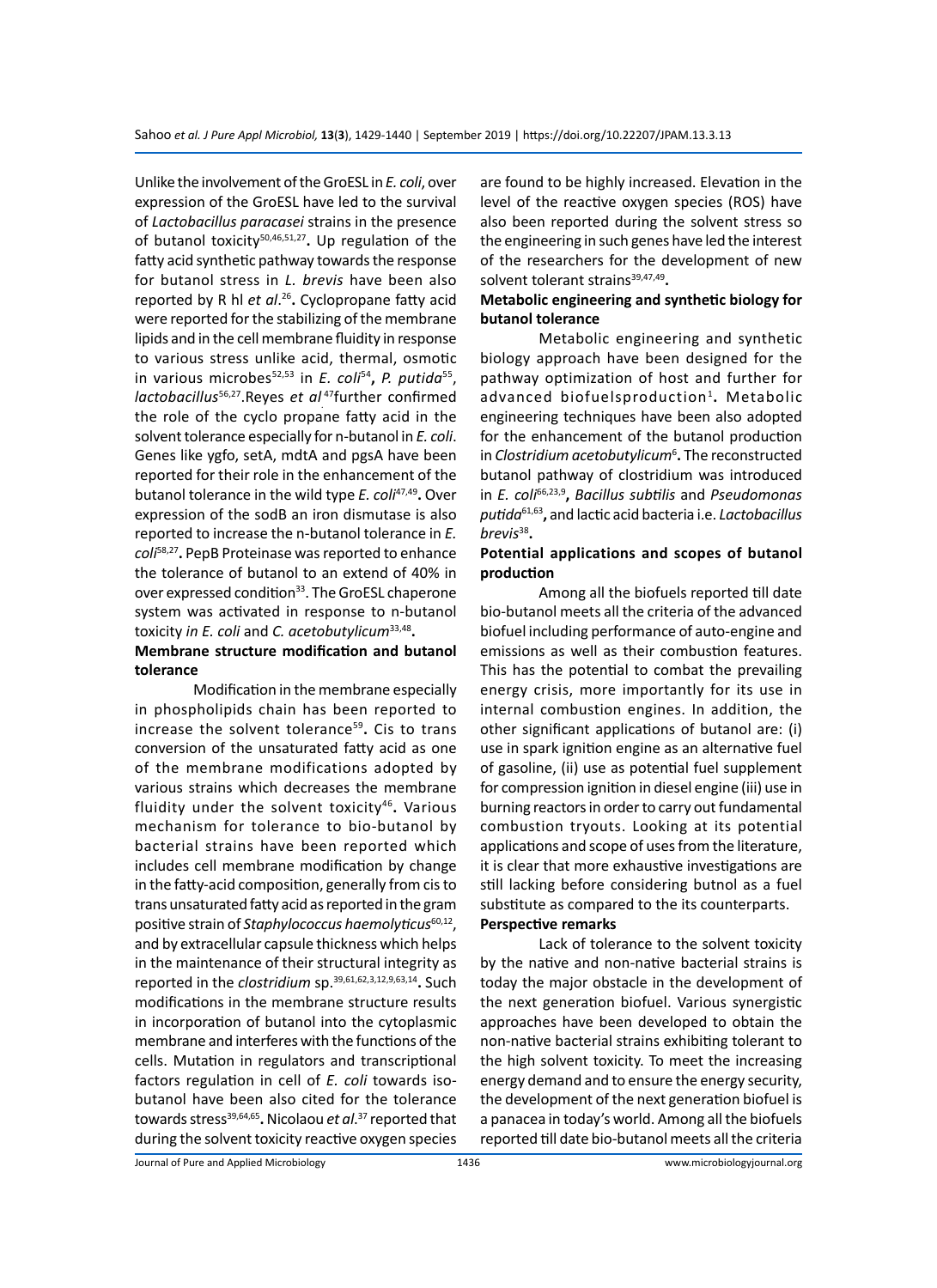of the advanced biofuel which has the potential to combat the prevailing energy crisis. Classical butanol producing bacteria *Clostridium* sp*.* suffers many challenges like low percentage tolerance, formation of various by-products etc. The major bottleneck today is that we lack in solvent tolerant butanol producing strain. Aerobic strains can meet all the challenges faced by the anaerobic strains but the problem occurs at the genetic modification where aerobic strains do not have the stress tolerant genes which can cope up with the high level of solvent toxicity like butanol. So, in order to develop a tolerant butanol producing aerobic strain we need to adapt various screening methods integrated with the genetic, metabolic engineering, synthetic biology and system biology approach to come up with a solution and meet the energy security in a cost effective way.

#### **ACKNOWLEDGEMENTS**

We are thankful to Chairman, Siksha 'O' Anusandhan (Deemed to be) University, Bhubaneswar, Odisha for their infrastructure support for carrying out of this work.

## **CONFLICT OF INTEREST**

The authors declares that there is no conflict of interest.

#### **AUTHORS' CONTRIBUTION**

RKS drafted the manuscript. AD and SS gathered information from the literature. SD and MG designed the figures and tables. ES supervised and reviewed the manuscript.

#### **FUNDING**

None.

#### **DATA AVAILABILITY**

All datasets generated or analyzed during this study are included in this review manuscript.

# **ETHICS STATEMENT**

This article does not contain any studies with human participants or animals performed by any of the authors.

#### **References**

1. Liu G., Zhang J., Bao J. Cost evaluation of cellulase enzyme for industrial-scale cellulosic ethanol production based on rigorous Aspen Plus modeling. *Bioprocess Biosyst. Eng.,* 2016; **39**: 133–140. https:// doi.org/10.1007/s00449-015-1497-1

- 2. Gonzבlez-Ramos D., van den Broek M., van Maris A.J., Pronk J.T., Daran J.M. Genome-scale analyses of butanol tolerance in *Saccharomyces cerevisiae* reveal an essential role of protein degradation. *Biotechnol. Biofuels.,* 2013; **6**: 48. https://doi.org/10.1186/1754- 6834-6-48
- 3. Lee S.Y., Park J.H., Jang S.H., Nielsen L.K., Kim J., Jung K.S. Fermentative butanol production by clostridia. *Biotechnol. Bioeng*., 2008; **101**: 209–228. https://doi. org/10.1002/bit.22003
- 4. Liao J.C., Mi. L., Pontrelli S., Luo S. Fuelling the future: microbial engineering for the production of sustainable biofuels. *Nat. Rev. Microbiol.,* 2016; **14**: 288-304. https://doi.org/10.1038/nrmicro.2016.32
- 5. Banerjee R., Proshlyakov Y., Lipscomb J.D., Proshlyakov, D.A. Structure of the key species in the enzymatic oxidation of methane to methanol. *Nature.,* 2015; **518**: 431–434. https://doi.org/10.1038/nature14160
- 6. L tke-Eversloh T., Bahl H. Metabolic engineering of *Clostridium acetobutylicum*: recent advances to improve butanol production. *Curr. Opin. Biotechnol*., 2011; **22**: 634–647. https://doi.org/10.1016/j. copbio.2011.01.011
- 7. Ravinder K., Pradeep K. Future microbial applications for bioenergy production: A perspective. *Front. Microbiol.,* 2017; **8**: 450. https://doi.org/10.3389/ fmicb.2017.00450
- 8. Pבsztor A., Kallio P., Malatinszky D., Akhtar M.K., Jones P.R. A synthetic  $O_2$ -tolerant butanol pathway exploiting native fatty acid biosynthesis in *Escherichia coli*. *Biotechnol. Bioeng.,* 2015; **112**: 120–128. https:// doi.org/10.1002/bit.25324
- 9. Kataoka N., Tajima T., Kato J., Rachadech W., Vangnai A.S. Development of butanol-tolerant *Bacillus subtilis* strain GRSW2-B1 as a potential bioproduction host. *AMB Express*., 2011; **1**: 10. https:// doi.org/10.1186/2191-0855-1-10
- 10. Branduardi P., de Ferra F., Longo V., Porro D. Microbial n-butanol production from Clostridia to non-Clostridial hosts. *Eng. Life Sci*., 2014; **14**: 16–26. https://doi. org/10.1002/elsc.201200146
- 11. Yang S., Mohagheghi A., Franden M.A., Chou Y. C., Chen X., Dowe N., Himmel M.E., Zhang M. Metabolic engineering of *Zymomonas mobilis* for 2, 3-butanediol production from lignocellulosic biomass sugars. *Biotechnol. Biofuels.,* 2016; **9**:189. https://doi. org/10.1186/s13068-016-0606-y
- 12. Liu S., Qureshi N. How microbes tolerate ethanol and butanol. *N. Biotechnol*., 2009; **26**: 117–121. https:// doi.org/10.1016/j.nbt.2009.06.984
- 13. Jin H., Chen L., Wang J., Zhang W. Engineering biofuel tolerance in non-native producing microorganisms. *Biotechnol. Adv*., 2014; **32**: 541–548. https://doi. org/10.1016/j.biotechadv.2014.02.001
- 14. Kanno M., Katayama T., Tamaki H., Mitani Y., Meng X.-Y., Hori T., Narihiro T., Morita N., Hoshino T., Yumoto I., Kimura N., Hanada S., Kamagata Y. Isolation of butanoland isobutanol-tolerant bacteria and physiological characterization of their butanol tolerance. *Appl.*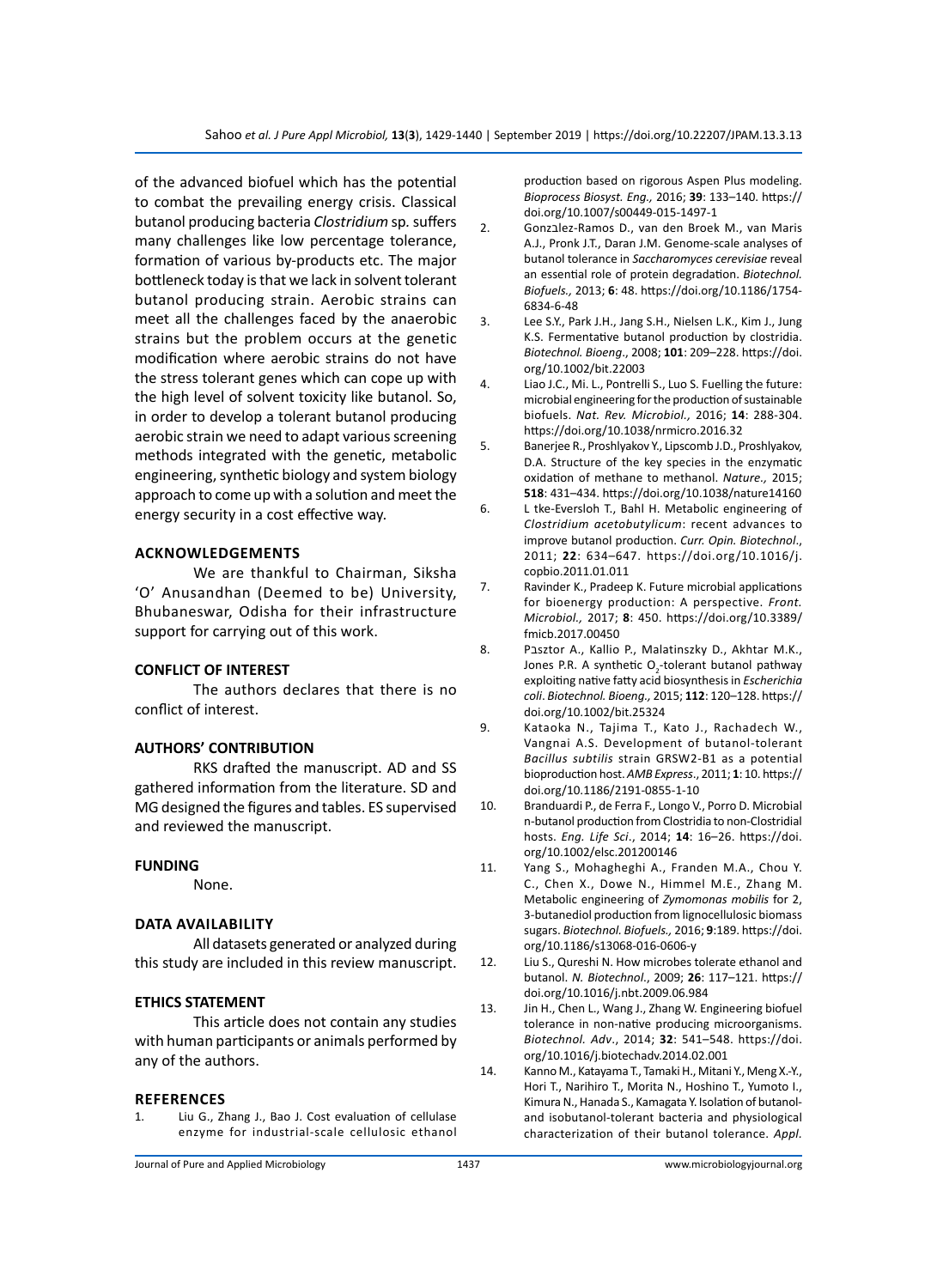*Environ. Microbiol*., 2013; **79**: 6998–7005. https://doi. org/10.1128/AEM.02900-13

- 15. Hermann M., Fayolle F., Marchal R., Podvin L., Sebald M., Vandecasteele J.P. Isolation and characterization of butanol-resistant mutants of *Clostridium acetobutylicum*. *Appl. Environ. Microbiol*., 1985; **50**: 1238–1243.
- 16. Ezeji T., Milne C., Price N.D., Blaschek H.P. Achievements and perspectives to overcome the poor solvent resistance in acetone and butanol-producing microorganisms. *Appl. Microbiol. Biotechnol*., 2010; **85**: 1697–1712. https://doi.org/10.1007/s00253-009- 2390-0
- 17. VollherbstSchneck K., Sands J.A., Montenecourt B.S. Effect of butanol on lipid composition and fluidity of *Clostridium acetobutylicum* ATCC 824. *Appl. Environ. Microbiol*., 1984; **47**: 193–194.
- 18. Zhang Ch., Tinggang Li., Jianzhong He. Characterization and genome analysis of a butanol–isopropanolproducing *Clostridium beijerinckii* strain BGS1. *Biotechnol. Biofuels.,* 2018; **11**: 280. https://doi. org/10.1186/s13068-018-1274-x
- 19. Kushwaha D., Srivastava N., Mishra I., Upadhyay S.N., Mishra P.K. Recent trends in biobutanol production. *Rev. Chem. Eng.,* 2018; **37:** 1-30.
- 20. Ezeji T., Qureshi N., Blaschek H.P. Butanol production from agricultural residues: Impact of degradation products on *Clostridium beijerinckii* growth and butanol fermentation. *Biotechnol. Bioeng*., 2007; **97**: 1460–1469. https://doi.org/10.1002/bit.21373
- 21. Qureshi N., Saha B.C., Cotta M.A. Butanol production from wheat straw hydrolysate using *Clostridium beijerinckii*. *Bioprocess Biosyst*. *Eng.*, 2007; **30**: 419–427. https://doi.org/10.1007/s00449-007-0137-9
- 22. Qureshi N., Liu S., Ezeji T.C. Cellulosic butanol production from agricultural biomass and residues: Recent Advances in Technology, in: Advanced Biofuels and Bioproducts. Springer New York., 2012; 247–265. https://doi.org/10.1007/978-1-4614-3348-4\_15
- 23. Inui M., Suda M., Kimura S., Yasuda K., Suzuki H., Toda H., Yamamoto S., Okino S., Suzuki N., Yukawa H. Expression of *Clostridium acetobutylicum* butanol synthetic genes in *Escherichia coli*. *Appl. Microbiol. Biotechnol*., 2008; **77**: 1305–1316. https://doi. org/10.1007/s00253-007-1257-5
- 24. Birgen C., D rre P., Preisig H., Wentzel A. Butanol production from lignocellulosic biomass: revisiting fermentation performance indicators with exploratory data analysis. *Biotechnol. Biofuels*., 2019; **12**: 167. https://doi.org/10.1186/s13068-019-1508-6
- 25. Knoshaug E.P., Zhang M. Butanol tolerance in a selection of microorganisms. Appl*. Biochem. Biotechnol*., 2009; **153**: 13–20. https://doi.org/10.1007/s12010-008- 8460-4
- 26. R hl J., Schmid A., Blank LM. Selected *Pseudomonas putida* strains able to grow in the presence of high butanol concentrations. *Appl Environ Microbiol.,* 2009; **75**: 4653–6. https://doi.org/10.1128/AEM.00225-09
- 27. Winkler J., Kao K.C. Transcriptional Analysis of *Lactobacillus brevis* to N-Butanol and Ferulic Acid Stress Responses. *PLoS One.,* 2011; **6**: e21438. https:// doi.org/10.1371/journal.pone.0021438
- 28. Tian X., Chen L., Wang J., Qiao J., Zhang W. Quantitative proteomics reveals dynamic responses of *Synechocystis*  sp*.* PCC 6803 to next-generation biofuel butanol. *J. Proteomics*., 2013; **78**: 326–345. https://doi. org/10.1016/j.jprot.2012.10.002
- 29. Fischer C.R., Klein-Marcuschamer D., Stephanopoulo G. Selection and optimization of microbial hosts for biofuels production. *Metab. Eng*., 2008; **10**: 295–304. https://doi.org/10.1016/j.ymben.2008.06.009
- 30. Park J.-B., B hler B., Panke S., Witholt B., Schmid A. Carbon metabolism and product inhibition determine the epoxidation efficiency of solvent-tolerant *Pseudomonas* sp. strain VLB120ִC. *Biotechnol. Bioeng*., 2007; **98**: 1219–1229. https://doi.org/10.1002/ bit.21496
- 31. Wen Z., Ledesma-Amaro R., Lin J., Jiang Y., Yang S. Improved n-butanol production from *Clostridium cellulovorans* by integrated metabolic and evolutionary engineering. *Appl. Environ. Microbiol*., 2019; **85**: e02560-18. https://doi.org/10.1128/AEM.02560-18
- 32. Zhiqiang Wen, Rodrigo Ledesma-Amaro, Jianping Lin, Yu Jiang, Sheng Yang
- 33. Li J., Zhao J.B., Zhao M., Yan Y.L., Jiang W.H., Yang S. Screening and characterization of butanoltolerant micro-organisms. *Lett. Appl. Microbiol*., 2010; **50**: 373–379. https://doi.org/10.1111/j.1472- 765X.2010.02808.x
- 34. Dunlop M.J. Engineering microbes for tolerance to next-generation biofuels. *Biotechnol. Biofuels*., 2011; **4**: 32. https://doi.org/10.1186/1754-6834-4-32
- 35. He X., Xue T., Ma Y., Zhang J., Wang Z., Hong J., Hui L., Qiao J., Song H., Zhang M. Identification of functional butanol-tolerant genes from *Escherichia coli* mutants derived from error-prone PCR-based whole-genome shuffling. *Biotechnol. Biofuels*., 2019; **12**: 73. https:// doi.org/10.1186/s13068-019-1405-z
- 36. Okochi M., Kurimoto M., Shimizu K., Honda H. Increase of organic solvent tolerance by overexpression of manXYZ in *Escherichia coli*. *Appl. Microbiol. Biotechnol*., 2007; **73**: 1394–1399. https://doi. org/10.1007/s00253-006-0624-y
- 37. Nikaido H., Takatsuka Y. Mechanisms of RND multidrug efflux pumps. *Biochim. Biophys.Acta*., 2009; **1794**: 769–781. https://doi.org/10.1016/j. bbapap.2008.10.004
- 38. Nicolaou S.A., Gaida S.M., Papoutsakis E.T. A comparative view of metabolite and substrate stress and tolerance in microbial bioprocessing: From biofuels and chemicals, to biocatalysis and bioremediation. *Metab. Eng*., 2010; **12**: 307–331. https://doi.org/10.1016/j.ymben.2010.03.004
- 39. Kieboom J., Dennis J.J., de Bont J.A.M., Zylstra G.J. Identification and molecular characterization of an efflux pump involved in *Pseudomonas putida* S12 Solvent Tolerance. *J. Biol. Chem*., 1998; **273**: 85–91. https://doi.org/10.1074/jbc.273.1.85
- 40. Nielsen L.E., Kadavy D.R., Rajagopal S., Drijber R., Nickerson K.W. Survey of Extreme solvent tolerance in gram-positive Cocci: Membrane fatty acid changes in *Staphylococcus haemolyticus* grown in toluene. *Appl. Environ. Microbiol*., 2005; **71**: 5171–5176. https://doi. org/10.1128/AEM.71.9.5171-5176.2005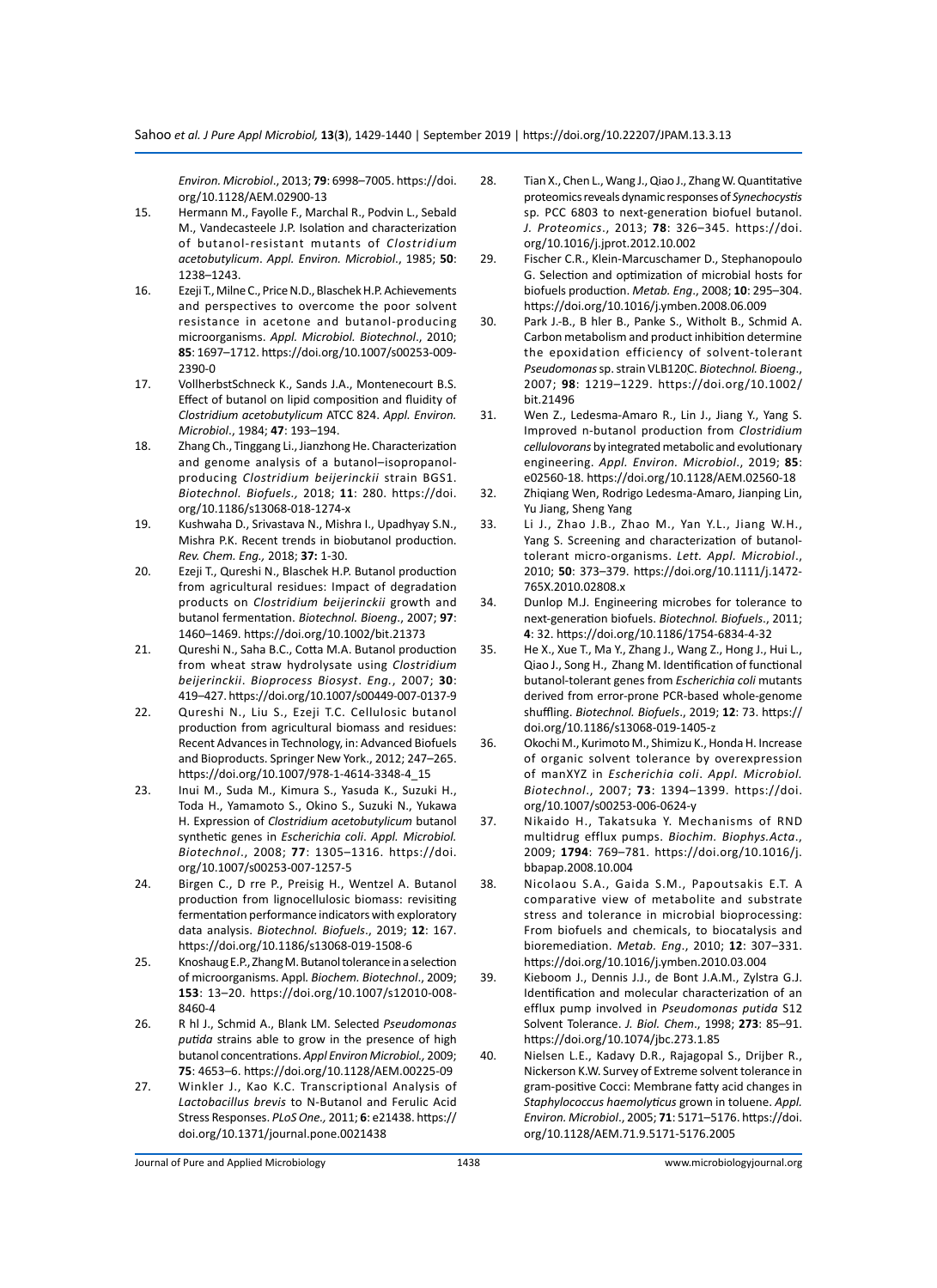- 41. Rojas A., Duque E., Mosqueda G., Golden G., Hurtado A., Ramos J.L., Segura A. Three Efflux pumps are required to provide efficient tolerance to toluene in *Pseudomonas putida* DOT-T1E. *J. Bacteriol*., 2001; **183**: 3967–3973. https://doi.org/10.1128/JB.183.13.3967- 3973.2001
- 42. Basler G., Thompson M., Tullman-Ercek D., Keasling J. A *Pseudomonas putida* efflux pump acts on short-chain alcohols. *Biotechnol. Biofuels*., 2018; **11**: 136. https:// doi.org/10.1186/s13068-018-1133-9
- 43. Zheng Z., Li C., Liu H., Zhang Y., Zhong X., Yao M. Experimental study on diesel conventional and low temperature combustion by fueling four isomers of butanol. *Fuel*., 2015; **141**: 109–119. https://doi. org/10.1016/j.fuel.2014.10.053
- 44. Tomas C.A., Welker N.E., Papoutsakis E.T. Overexpression of groESL in *Clostridiumacetobutylicum* results in increased solvent production and tolerance, prolonged metabolism, and changes in the cell's transcriptional program. *Appl. Environ. Microbiol*., 2003; **69**: 4951–4965. https://doi.org/10.1128/ AEM.69.8.4951-4965.2003
- 45. Rutherford B.J., Dahl R.H., Price R.E., Szmidt H.L., Benke P.I., Mukhopadhyay A., Keasling J.D. Functional genomic study of exogenous n-butanol stress in *Escherichia coli*. *Appl.Environ. Microbiol*., 2010; **76**: 1935–1945. https://doi.org/10.1128/AEM.02323-09
- 46. Tomas C.A., Beamish J., Papoutsakis E.T. Transcriptional analysis of butanol stress and tolerance in *Clostridium acetobutylicum*. *J. Bacteriol.,* 2004*;***186**: 2006–2018. https://doi.org/10.1128/JB.186.7.2006-2018.2004
- 47. Fiocco D., Capozzi V., Goffin P., Hols P., Spano G. Improved adaptation to heat, cold, and solvent tolerance in *Lactobacillus plantarum*. *Appl. Microbiol. Biotechnol*., 2007; **77**: 909–915. https://doi. org/10.1007/s00253-007-1228-x
- 48. Reyes L.H., Almario M.P., Kao K.C. Genomic library screens for genes involved in n-butanol tolerance in *Escherichia coli*. *PLoS One.,* 2011; **6**: e17678. https:// doi.org/10.1371/journal.pone.0017678
- 49. Zingaro K.A., Terry Papoutsakis E. GroESL overexpression imparts Escherichia coli tolerance to i-, n-, and 2-butanol, 1,2,4-butanetriol and ethanol with complex and unpredictable patterns. *Metab. Eng*., 2013; **15**: 196–205. https://doi.org/10.1016/j. ymben.2012.07.009
- 50. Reyes L.H., Almario M.P., Winkler J., Orozco M.M., Kao K.C. Visualizing evolution in real time to determine the molecular mechanisms of n-butanol tolerance in *Escherichia coli*. *Metab. Eng.,* 2012; **14**: 579–590. https://doi.org/10.1016/j.ymben.2012.05.002
- 51. Desmond C., Fitzgerald G.F., Stanton C., Ross R.P. Improved stress tolerance of GroESL-overproducing *Lactococcus lactis* and probiotic *Lactobacillus paracasei* NFBC 338. *Appl. Environ. Microbiol*., 2004; **70**: 5929–5936. https://doi.org/10.1128/ AEM.70.10.5929-5936.2004
- 52. Abdullah-Al-Mahin Sugimoto, S., Higashi C., Matsumoto S., Sonomoto K. Improvement of multiple-stress tolerance and lactic acid production in *Lactococcus lactis* NZ9000 under conditions of thermal stress by heterologous expression of *Escherichia coli*dnaK. *Appl.*

*Environ. Microbiol*., 2010; **76**: 4277–4285. https://doi. org/10.1128/AEM.02878-09

- 53. Guerzoni M.E., Lanciotti R., Cocconcelli P.S. Alteration in cellular fatty acid composition as a response to salt, acid, oxidative and thermal stresses in *Lactobacillus helveticus*. *Microbiology*., 2001; **147**: 2255–2264. https://doi.org/10.1099/00221287-147-8-2255
- 54. Muסoz-Rojas J., Bernal P., Duque E., Godoy P., Segura A.,Ramos J-L.Involvement of cyclopropane fatty acids in the response of *Pseudomonas putida* KT2440 to freeze-drying. *Appl. Environ. Microbiol*., 2006; **72**: 472–477. https://doi.org/10.1128/AEM.72.1.472- 477.2006
- 55. Jin C., Yao M., Liu H., Lee C.F., Ji J. Progress in the production and application of n-butanol as a biofuel. *Renew. Sustain. Energy Rev*., 2011; **15**: 4080–4106. https://doi.org/10.1016/j.rser.2011.06.001
- 56. Montanari C., SadoKamdem S.L., Serrazanetti D.I., Etoa F.-X., Guerzoni M.E. Synthesis of cyclopropane fatty acids in *Lactobacillus helveticus* and *Lactobacillus sanfranciscensis* and their cellular fatty acids changes following short term acid and cold stresses. *Food Microbiol*., 2010; **27**: 493–502. https://doi. org/10.1016/j.fm.2009.12.003
- 57. Borden J.R., Papoutsakis E.T. Dynamics of Genomic-Library Enrichment and Identification of Solvent Tolerance Genes for *Clostridium acetobutylicum*. *Appl. Environ. Microbiol*., 2007; **73**: 3061–3068. https://doi. org/10.1128/AEM.02296-06
- 58. Kim Y.H., Cho K., Yun S.-H., Kim J.Y., Kwon K.-H., Yoo J.S., Kim S. Il. Analysis of aromatic catabolic pathways in *Pseudomonas putida* KT 2440 using a combined proteomic approach: 2-DE/MS and cleavable isotopecoded affinity tag analysis. *Proteomics*., 2006; **6**: 1301–1318. https://doi.org/10.1002/pmic.200500329
- 59. Lynd L.R., Van Zyl WH., McBride JE., Laser M. Consolidated bioprocessing of cellulosic biomass: An update. *Curr. Opin. Biotechnol*., 2005; **16**: 577–583. https://doi.org/10.1016/j.copbio.2005.08.009
- 60. Ramos J.L., Duque E., Gallegos M.-T., Godoy P., Ramos-Gonzבlez M.I., Rojas A., Terבn W., Segura A. Mechanisms of solvent tolerance in gramnegative bacteria. *Annu. Rev. Microbiol*., 2002; **56**: 743–768. https://doi.org/10.1146/annurev. micro.56.012302.161038
- 61. Atsumi S., Hanai T., Liao J.C. Non-fermentative pathways for synthesis of branched-chain higher alcohols as biofuels. *Nature*., 2008; **451**: 86–89. https://doi.org/10.1038/nature06450
- 62. Nielsen D.R., Leonard E., Yoon S.-H., Tseng H.-C., Yuan C., Prather K.L.J. Engineering alternative butanol production platforms in heterologous bacteria. *Metab. Eng*., 2009; **11**: 262–273. https://doi.org/10.1016/j. ymben.2009.05.003
- 63. Alper H., Moxley J., Nevoigt E., Fink G.R., Stephanopoulos G. Engineering yeast transcription machinery for improved ethanol tolerance and production. *Science.,* 2006 ;**314**: 1565–1568. https:// doi.org/10.1126/science.1131969
- 64. Dragosits M., Mozhayskiy V., Quinones-Soto S., Park J., Tagkopoulos I. Evolutionary potential, cross-stress behavior and the genetic basis of acquired stress